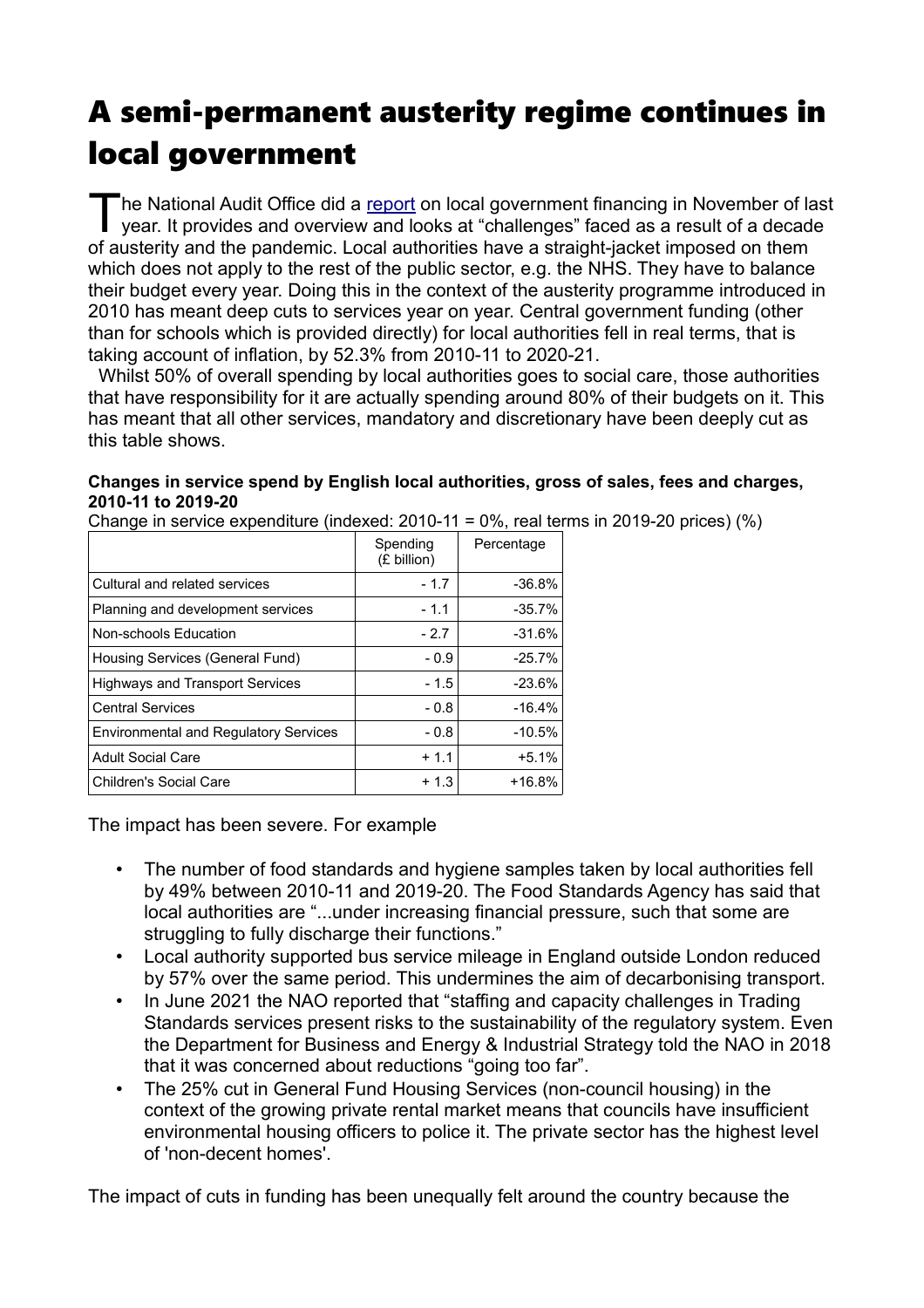increasing reliance on council tax is beneficial to better off areas where the council tax base produces far more income owing to higher property prices. Both the New Homes Bonus and the Community Infrastructure Levy are related to "the strength of local property markets". Of £65,243 million revenue income £54,764 million was dependent to some extent on local economic conditions. This component of funding has increased by 68% in real terms compared to 2010-11.

#### **Unmet needs**

 Whilst adult and child social care services have been protected to some extent the increases in funding have not been sufficient to fund services according to actual needs, which are increasing year by year. An NAO report on social care concluded that "levels of unpaid care remain high, too many adults have unmet needs, and a lack of long-term vision for care and short-term funding has hampered local authorities ability to innovate and plan for the long term." You will hear many councils saying they have ensured that "those who need the service most" will get it but in reality hundreds of thousands of people who need support do not get it.

 In November ADASS (the Association of Directors of Social Care) expressed it alarm at the approach of winter. Its survey showed

- almost 400,000 people waiting for an assessment of their needs or service. More than 40,000 had been waiting for more than six months for their initial assessment.
- more than 1.5 million hours of commissioned home care could not be provided in the three months from August because of lack of staff, and
- one in two councils had to respond to a care home closure or bankruptcy in the last six months.

 The NAO referred to the Committee of Public Accounts which in 2019 said the government had "not done enough to make the quality or finances of children's social care sustainable". In 2017-18 91% of local authorities exceeded their budget on children's services.

 Based on long term forecasts on increases in future demand, around 29% more adults aged 18 to 64, and 57% more adults 65 and over, will require some form of care in 2038 as compared to 2018. The publicly funded costs of care for all adults were projected to rise from £17.9 billion to £34.7 billion between 2018 and 2038. The quality of people's lives will deteriorate unless councils are funded according to social needs.

## **Overspend**

From the three years starting with 2011-12 English councils overall had an underspend of just over 1%. As austerity began to bite and grants were cut overspending on budget began in 2014-15 and had risen to 3.1% in 2019-20. Councils have increased reserves to help them to bridge the gap between budget and overspend. Reserves were £5.6 billion higher in 2019-20 than in 2010-11. Yet as "a buffer against uncertainty", adding money to reserves "could potentially add to the impact of funding reductions". In 2010-11 only 8 single tier and county councils held reserves which were above 45% of their spending power, with 61 above 15% but below 25% and 48 less than 15%. By 2019-20 the pyramid so to speak had been inverted with 48 above 45% and only 9 with less than 15%.

## **Chasing 'yield'**

As central government grant shrank further each year, the coalition and Tory governments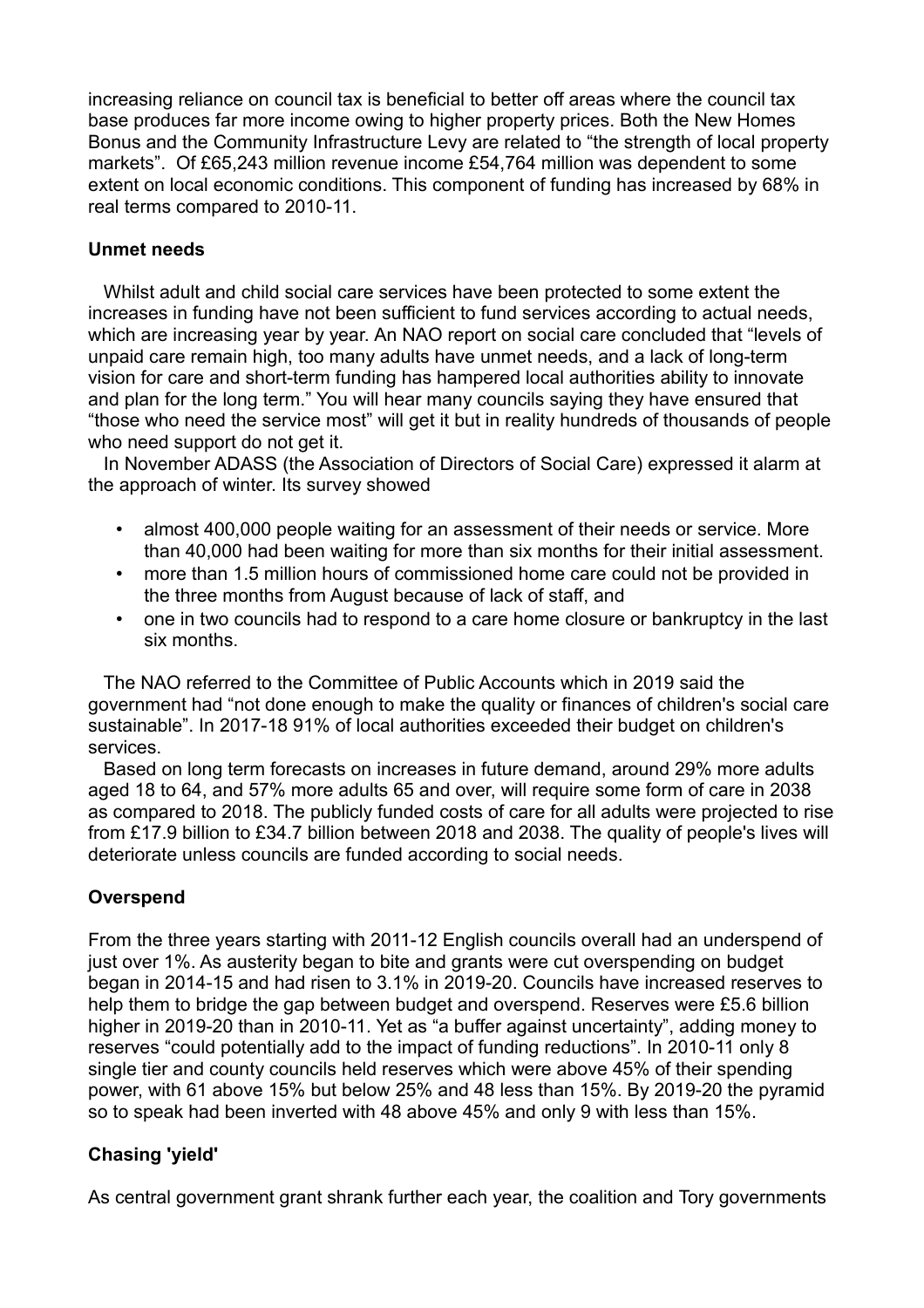encouraged councils to become more commercial in order to create revenue stream to replace government grant. The National Audit Office estimated that local authorities bought £6.6 billion of commercial property between 2016-17 and 2018-19; a fourteen-fold increase! Over the three years the overall increase in borrowing was £12.7 billion. Meg Hillier, chair of the Public Accounts Committee, said: "Given local authorities have faced such big cuts, it is understandable that many might take part in risky investments to get more money in. However, a fourteen-fold increase in spend on commercial property raises serious alarm bells."

 Another NAO report said that: "Some 80% of the cumulative spend in the sector over the period 2016-17 to 2018-19 is accounted for by only 49 local authorities (13.9%). However, 105 authorities had spent at least £10 million on commercial property in this period."

 As a result of the risky spending which some councils carried out the government decided that they would restrict their ability to make commercial investment 'specifically for yield'. The government found them guilty of doing what they themselves had encouraged them to do.

 Local authorities are required to set aside money over time to repay a loan, rather than simply paying the interest and leaving the whole of the 'principal' to be repaid at the end of the loan period. This is known as the Minimum Revenue Provision. Despite the fact that English local authority borrowing has increased by £30 billion since 2010-11, MRP has fallen from £2 billion to £1.5 billion. The NAO says a 30% fall in real terms. This risks spikes in repayment of debt impacting on other services.

 Overall district debt costs as a proportion of spending power rose by 9 percentage points between 2010-11 and 2019-20, a three times increase. For the top 20 districts it rose from 17.3% to 68.7%. Despite the historically low interest rates UK councils paid £5.846 billion in loan and interest payments to the Public Works Loans Board in 2020-21.

#### **Overview**

Local authorities are service providers, not commercial businesses. In 2013 the link between annual estimated social needs and funding was abandoned. The human consequences of this are not very visible because the denial of social services for instance to people who's needs are not deemed to be 'acute' mean that the quality of their lives is poor with the consequence that many will die earlier than would be the case if they were given support in their homes.

 More broadly there has been a deterioration of public services which is visible in things like the deteriorating quality of roads, the loss of public services like libraries. Austerity has also increased the pressure on local authority staff as their numbers decline but their workload increases. Many vote with their feet. In adult and children's social services this can have disastrous consequences.

 There can be no solution to this crisis without funding based on annual assessments of social needs. The idea that councils should operate like commercial services should be abandoned. Commercial investments are accompanied by risks. If revenue stream is lower than the cost of servicing debt then that has a negative impact on other services.

 If 'levelling-up' was more than an empty slogan then councils would be funded on the basis of attempting to equalise the provision of services across the country, regardless of the economic conditions, the relative wealth or poverty of localities. The government ended annual assessments of social needs in each area in 2013. The so-called Fair Funding Review has so far failed to materialise. The NAO points out that in the absence of this review the amount of revenue support grant and business rates distributed is based on 2013 datasets. "Most commonly, elements of the funding formula use three year averages from 2009-10 to 2011-12, but in some instances older data are used, including the 2001 census."